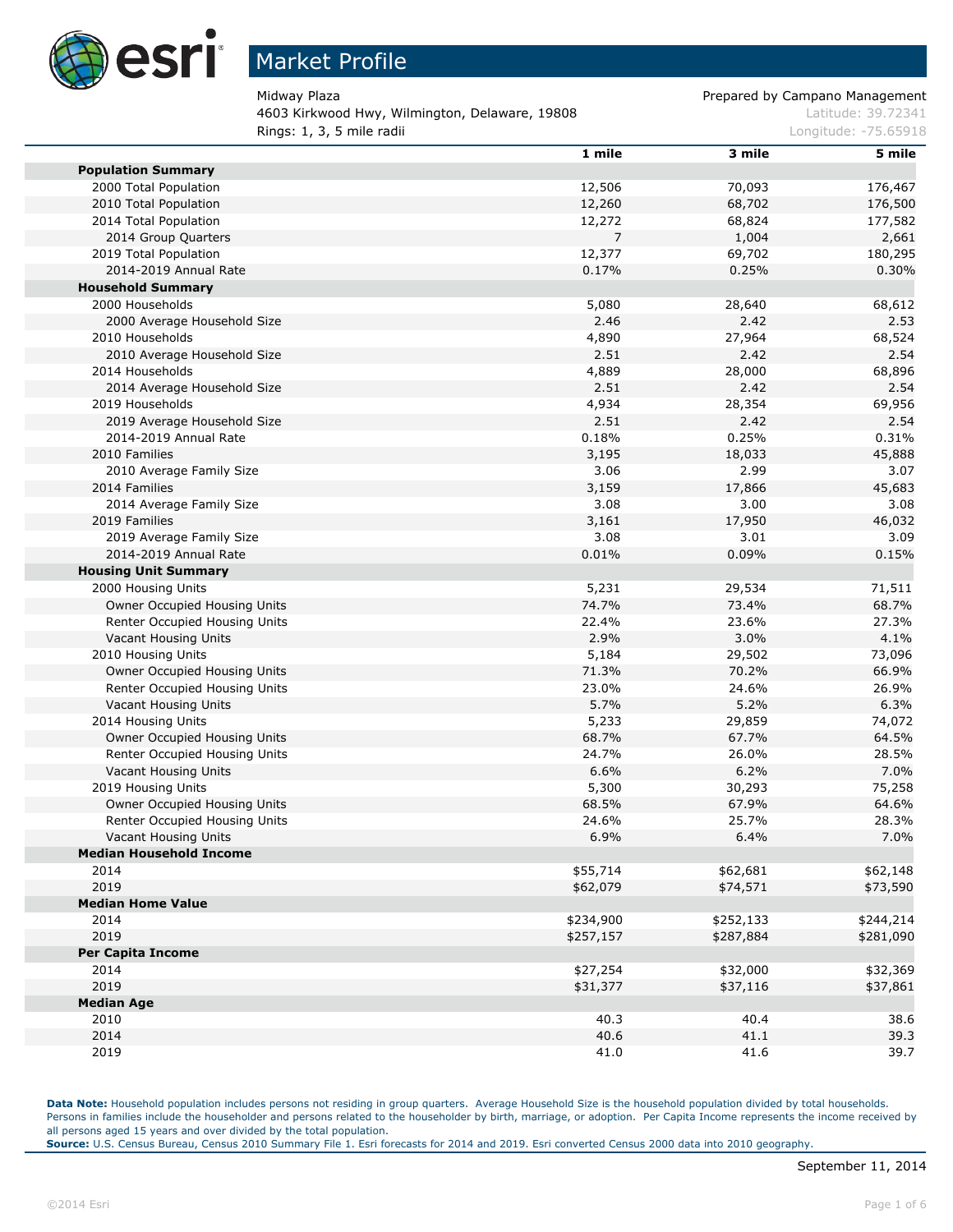

## Market Profile

4603 Kirkwood Hwy, Wilmington, Delaware, 19808 March 2008 Latitude: 39.72341 **Rings: 1, 3, 5 mile radii Longitude: -75.65918 Longitude: -75.65918** 

Midway Plaza **Prepared by Campano Management** 

|                                                     | 1 mile    | 3 mile    | 5 mile    |
|-----------------------------------------------------|-----------|-----------|-----------|
| 2014 Households by Income                           |           |           |           |
| Household Income Base                               | 4,889     | 28,000    | 68,896    |
| $<$ \$15,000                                        | 7.8%      | 7.0%      | 8.1%      |
| $$15,000 - $24,999$                                 | 6.7%      | 6.2%      | 7.2%      |
| \$25,000 - \$34,999                                 | 11.7%     | 9.6%      | 9.1%      |
| \$35,000 - \$49,999                                 | 15.9%     | 14.7%     | 14.2%     |
| \$50,000 - \$74,999                                 | 24.3%     | 20.6%     | 19.7%     |
| \$75,000 - \$99,999                                 | 14.1%     | 14.9%     | 13.8%     |
| $$100,000 - $149,999$                               | 14.5%     | 18.6%     | 16.2%     |
| \$150,000 - \$199,999                               | 3.0%      | 4.6%      | 5.6%      |
| \$200,000+                                          | 1.9%      | 3.8%      | 6.1%      |
| Average Household Income                            | \$67,410  | \$78,482  | \$83,105  |
| 2019 Households by Income                           |           |           |           |
| Household Income Base                               | 4,934     | 28,354    | 69,956    |
| $<$ \$15,000                                        | 7.2%      | 6.4%      | 7.4%      |
| \$15,000 - \$24,999                                 | 4.9%      | 4.4%      | 5.2%      |
| \$25,000 - \$34,999                                 | 10.2%     | 8.1%      | 7.7%      |
| \$35,000 - \$49,999                                 | 15.2%     | 13.7%     | 13.3%     |
| \$50,000 - \$74,999                                 | 21.4%     | 17.6%     | 17.0%     |
| \$75,000 - \$99,999                                 | 15.8%     | 16.1%     | 15.0%     |
| $$100,000 - $149,999$                               | 17.7%     | 21.1%     | 17.8%     |
| \$150,000 - \$199,999                               | 5.0%      | 7.1%      | 8.1%      |
| \$200,000+                                          | 2.7%      | 5.5%      | 8.4%      |
| Average Household Income                            | \$77,599  | \$91,221  | \$97,368  |
| 2014 Owner Occupied Housing Units by Value          |           |           |           |
| Total                                               | 3,597     | 20,228    | 47,783    |
| $<$ \$50,000                                        | 5.6%      | 2.4%      | 1.2%      |
| \$50,000 - \$99,999                                 | 2.1%      | 1.5%      | 2.0%      |
| $$100,000 - $149,999$                               | 3.3%      | 5.1%      | 7.7%      |
| \$150,000 - \$199,999                               | 18.6%     | 16.1%     | 19.7%     |
| \$200,000 - \$249,999                               | 29.3%     | 23.9%     | 21.9%     |
| \$250,000 - \$299,999                               | 28.5%     | 22.0%     | 15.5%     |
| \$300,000 - \$399,999                               | 10.9%     | 17.7%     | 12.8%     |
| \$400,000 - \$499,999                               | 1.1%      | 7.3%      | 8.3%      |
| \$500,000 - \$749,999                               | 0.4%      | 3.2%      | 7.5%      |
| \$750,000 - \$999,999                               | $0.0\%$   | 0.3%      | 1.8%      |
| $$1,000,000 +$                                      | 0.3%      | 0.5%      | 1.5%      |
|                                                     | \$232,731 |           |           |
| Average Home Value                                  |           | \$273,645 | \$302,278 |
| 2019 Owner Occupied Housing Units by Value<br>Total |           | 20,554    | 48,641    |
| $<$ \$50,000                                        | 3,631     |           |           |
|                                                     | 5.7%      | 2.4%      | 1.2%      |
| \$50,000 - \$99,999                                 | 1.7%      | 1.3%      | 1.8%      |
| \$100,000 - \$149,999                               | 1.8%      | 2.8%      | 4.8%      |
| \$150,000 - \$199,999                               | 11.8%     | 10.4%     | 14.4%     |
| \$200,000 - \$249,999                               | 25.0%     | 19.4%     | 19.5%     |
| \$250,000 - \$299,999                               | 27.5%     | 18.2%     | 13.4%     |
| \$300,000 - \$399,999                               | 20.2%     | 23.0%     | 15.9%     |
| \$400,000 - \$499,999                               | 4.1%      | 13.8%     | 13.1%     |
| \$500,000 - \$749,999                               | 1.5%      | 6.5%      | 9.9%      |
| \$750,000 - \$999,999                               | 0.4%      | 1.8%      | 3.9%      |
| $$1,000,000 +$                                      | 0.2%      | 0.5%      | 2.0%      |
| Average Home Value                                  | \$262,252 | \$321,936 | \$350,213 |

Data Note: Income represents the preceding year, expressed in current dollars. Household income includes wage and salary earnings, interest dividends, net rents, pensions, SSI and welfare payments, child support, and alimony.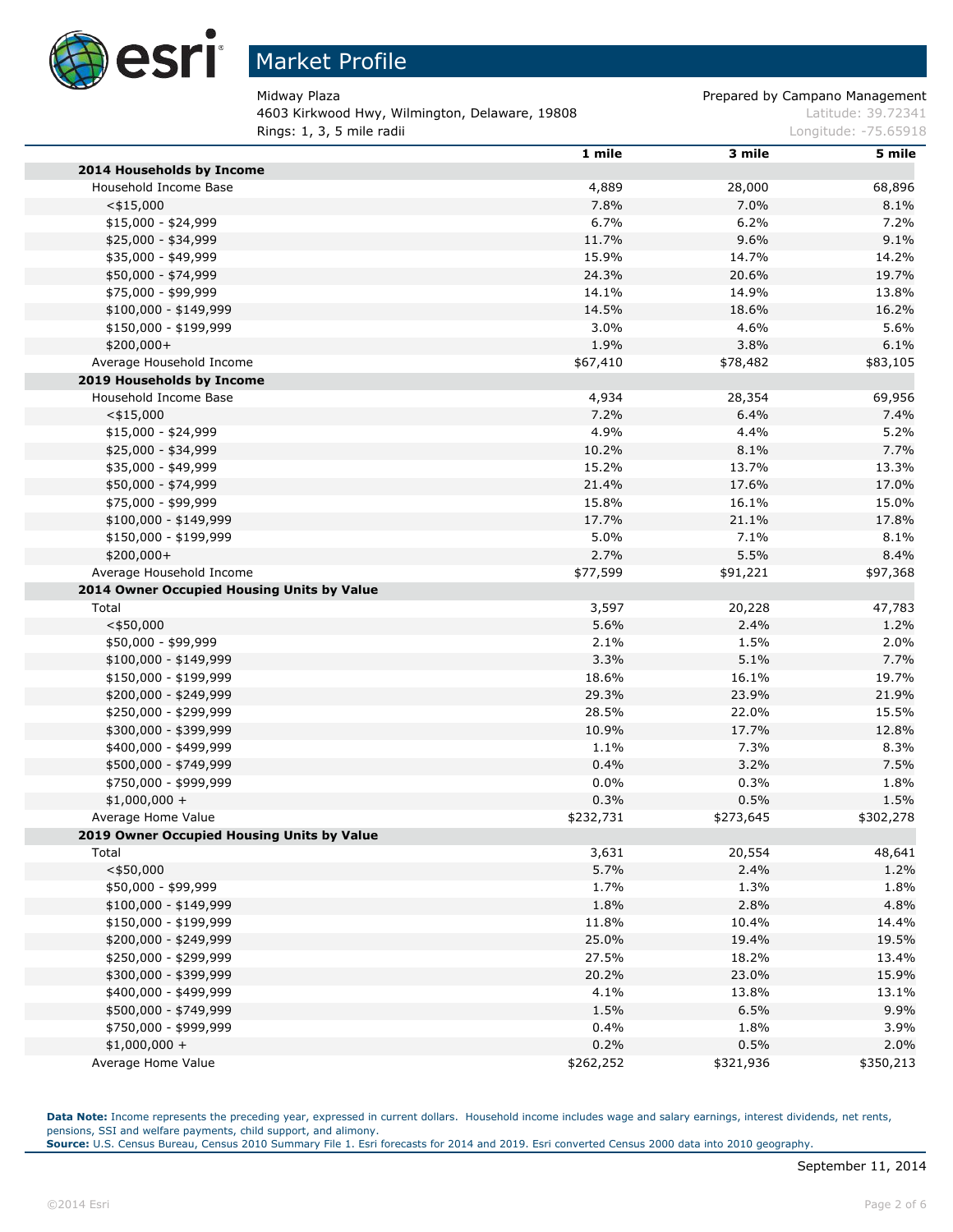

# Market Profile

4603 Kirkwood Hwy, Wilmington, Delaware, 19808 March 2008 Latitude: 39.72341 **Rings: 1, 3, 5 mile radii Constanting Constanting Constanting Constanting Constanting Constanting Constanting Constanting Constanting Constanting Constanting Constanting Constanting Constanting Constanting Constanting C** 

Midway Plaza **Prepared by Campano Management** 

|                               | 1 mile | 3 mile | 5 mile  |
|-------------------------------|--------|--------|---------|
| 2010 Population by Age        |        |        |         |
| Total                         | 12,258 | 68,703 | 176,500 |
| $0 - 4$                       | 6.1%   | 5.8%   | 6.2%    |
| $5 - 9$                       | 6.0%   | 5.6%   | 6.2%    |
| $10 - 14$                     | 6.1%   | 5.8%   | 6.4%    |
| $15 - 24$                     | 12.5%  | 12.5%  | 13.0%   |
| $25 - 34$                     | 13.2%  | 13.6%  | 13.6%   |
| $35 - 44$                     | 12.4%  | 12.8%  | 13.2%   |
| 45 - 54                       | 15.1%  | 15.8%  | 15.6%   |
| $55 - 64$                     | 12.1%  | 12.4%  | 12.1%   |
| $65 - 74$                     | 7.7%   | 8.0%   | 7.0%    |
| $75 - 84$                     | 6.7%   | 5.7%   | 4.7%    |
| $85 +$                        | 2.2%   | 2.1%   | 2.0%    |
| $18 +$                        | 77.9%  | 78.9%  | 77.0%   |
| <b>2014 Population by Age</b> |        |        |         |
| Total                         | 12,272 | 68,824 | 177,582 |
| $0 - 4$                       | 5.9%   | 5.5%   | 5.9%    |
| $5 - 9$                       | 5.9%   | 5.7%   | 6.1%    |
| $10 - 14$                     | 6.0%   | 5.6%   | 6.2%    |
| $15 - 24$                     | 12.0%  | 11.9%  | 12.7%   |
| $25 - 34$                     | 13.4%  | 13.7%  | 13.8%   |
| $35 - 44$                     | 12.1%  | 12.5%  | 12.6%   |
| $45 - 54$                     | 13.8%  | 14.3%  | 14.4%   |
| $55 - 64$                     | 13.5%  | 13.8%  | 13.2%   |
| $65 - 74$                     | 8.8%   | 9.0%   | 8.2%    |
| $75 - 84$                     | 6.0%   | 5.6%   | 4.7%    |
| $85 +$                        | 2.6%   | 2.4%   | 2.2%    |
| $18 +$                        | 78.9%  | 79.8%  | 78.0%   |
| 2019 Population by Age        |        |        |         |
| Total                         | 12,378 | 69,705 | 180,294 |
| $0 - 4$                       | 5.9%   | 5.5%   | 5.9%    |
| $5 - 9$                       | 5.8%   | 5.5%   | 6.0%    |
| $10 - 14$                     | 5.9%   | 5.7%   | 6.2%    |
| $15 - 24$                     | 10.9%  | 10.7%  | 11.6%   |
| $25 - 34$                     | 14.0%  | 13.8%  | 14.0%   |
| $35 - 44$                     | 12.3%  | 12.9%  | 12.8%   |
| 45 - 54                       | 12.2%  | 12.7%  | 13.0%   |
| $55 - 64$                     | 14.0%  | 14.3%  | 13.7%   |
| $65 - 74$                     | 10.4%  | 10.2%  | 9.4%    |
| 75 - 84                       | 5.9%   | 6.0%   | 5.1%    |
| $85 +$                        | 2.7%   | 2.6%   | 2.3%    |
| $18 +$                        | 79.1%  | 79.9%  | 78.3%   |
| 2010 Population by Sex        |        |        |         |
| Males                         | 5,924  | 33,294 | 85,233  |
| Females                       | 6,336  | 35,408 | 91,267  |
| <b>2014 Population by Sex</b> |        |        |         |
| Males                         | 5,909  | 33,437 | 85,907  |
| Females                       | 6,363  | 35,387 | 91,675  |
| 2019 Population by Sex        |        |        |         |
| Males                         | 5,951  | 33,987 | 87,478  |
| Females                       |        |        |         |
|                               | 6,426  | 35,715 | 92,817  |

**Source:** U.S. Census Bureau, Census 2010 Summary File 1. Esri forecasts for 2014 and 2019. Esri converted Census 2000 data into 2010 geography.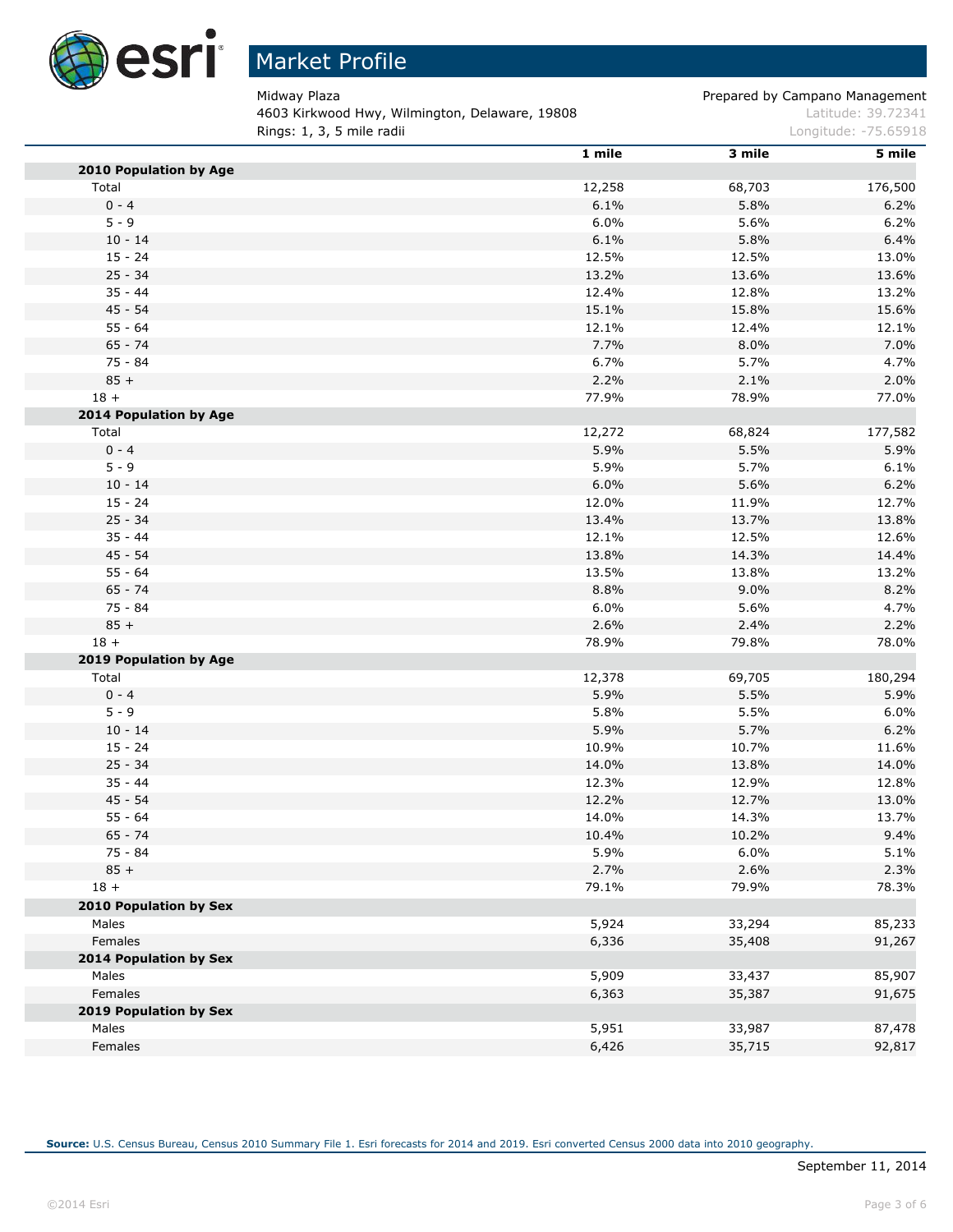

# Market Profile

4603 Kirkwood Hwy, Wilmington, Delaware, 19808 March 2008 Latitude: 39.72341 **Rings: 1, 3, 5 mile radii Longitude: -75.65918 Longitude: -75.65918** 

Midway Plaza **Prepared by Campano Management** 

|                                                    | 1 mile  | 3 mile | 5 mile  |
|----------------------------------------------------|---------|--------|---------|
| 2010 Population by Race/Ethnicity                  |         |        |         |
| Total                                              | 12,260  | 68,702 | 176,501 |
| White Alone                                        | 81.7%   | 79.9%  | 72.1%   |
| <b>Black Alone</b>                                 | 6.8%    | 8.1%   | 14.8%   |
| American Indian Alone                              | 0.4%    | 0.3%   | 0.3%    |
| Asian Alone                                        | 2.4%    | 5.1%   | 4.8%    |
| Pacific Islander Alone                             | $0.0\%$ | 0.0%   | 0.0%    |
| Some Other Race Alone                              | 6.0%    | 4.3%   | 5.4%    |
| Two or More Races                                  | 2.7%    | 2.3%   | 2.6%    |
| Hispanic Origin                                    | 14.7%   | 10.6%  | 12.2%   |
| Diversity Index                                    | 49.6    | 47.4   | 57.2    |
| 2014 Population by Race/Ethnicity                  |         |        |         |
| Total                                              | 12,273  | 68,824 | 177,582 |
| White Alone                                        | 79.8%   | 78.0%  | 70.1%   |
| <b>Black Alone</b>                                 | 7.0%    | 8.3%   | 15.0%   |
| American Indian Alone                              | 0.5%    | 0.3%   | 0.3%    |
| Asian Alone                                        | 2.8%    | 5.9%   | 5.5%    |
| Pacific Islander Alone                             | 0.0%    | 0.0%   | 0.0%    |
| Some Other Race Alone                              | 6.9%    | 4.9%   | 6.1%    |
| Two or More Races                                  | 3.0%    | 2.6%   | 2.9%    |
| Hispanic Origin                                    | 16.8%   | 12.0%  | 13.7%   |
| Diversity Index                                    | 53.7    | 51.2   | 60.6    |
| 2019 Population by Race/Ethnicity                  |         |        |         |
| Total                                              | 12,377  | 69,703 | 180,295 |
| White Alone                                        | 76.9%   | 75.1%  | 67.2%   |
| <b>Black Alone</b>                                 | 7.4%    | 8.7%   | 15.4%   |
| American Indian Alone                              | 0.5%    | 0.3%   | 0.3%    |
| Asian Alone                                        | 3.4%    | 7.0%   | 6.6%    |
| Pacific Islander Alone                             | 0.0%    | 0.0%   | 0.0%    |
| Some Other Race Alone                              | 8.2%    | 5.9%   | 7.1%    |
| Two or More Races                                  | 3.5%    | 3.0%   | 3.3%    |
| Hispanic Origin                                    | 19.8%   | 14.2%  | 16.0%   |
| Diversity Index                                    | 59.1    | 56.4   | 64.9    |
| 2010 Population by Relationship and Household Type |         |        |         |
| Total                                              | 12,260  | 68,702 | 176,500 |
| In Households                                      | 99.9%   | 98.6%  | 98.5%   |
| In Family Households                               | 82.4%   | 80.7%  | 82.4%   |
| Householder                                        | 26.4%   | 26.2%  | 26.0%   |
| Spouse                                             | 18.3%   | 19.0%  | 18.3%   |
| Child                                              | 30.8%   | 29.4%  | 31.3%   |
| Other relative                                     | 4.2%    | 3.7%   | 4.1%    |
| Nonrelative                                        | 2.7%    | 2.3%   | 2.7%    |
| In Nonfamily Households                            | 17.5%   | 17.9%  | 16.1%   |
| In Group Quarters                                  | 0.1%    | 1.4%   | 1.5%    |
| Institutionalized Population                       | $0.0\%$ | 1.1%   | 1.3%    |
| Noninstitutionalized Population                    | 0.1%    | 0.3%   | 0.2%    |

Data Note: Persons of Hispanic Origin may be of any race. The Diversity Index measures the probability that two people from the same area will be from different race/ ethnic groups. **Source:** U.S. Census Bureau, Census 2010 Summary File 1. Esri forecasts for 2014 and 2019. Esri converted Census 2000 data into 2010 geography.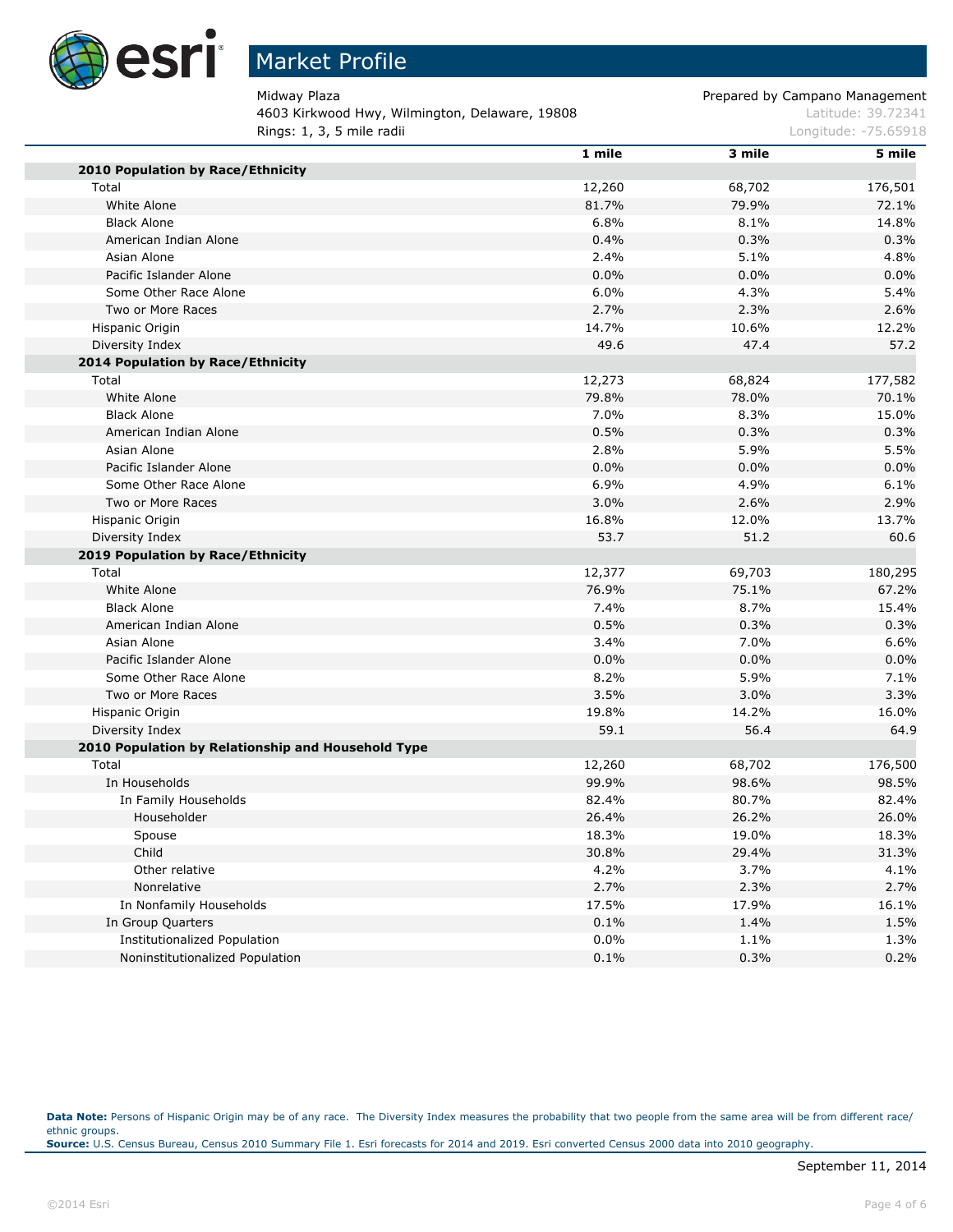

# Market Profile

4603 Kirkwood Hwy, Wilmington, Delaware, 19808 March 2008 Latitude: 39.72341 **Rings: 1, 3, 5 mile radii Longitude: -75.65918 Longitude: -75.65918** 

Midway Plaza **Prepared by Campano Management** 

|                                               | 1 mile | 3 mile | 5 mile  |
|-----------------------------------------------|--------|--------|---------|
| 2014 Population 25+ by Educational Attainment |        |        |         |
| Total                                         | 8,608  | 49,082 | 122,692 |
| Less than 9th Grade                           | 3.9%   | 3.2%   | 4.3%    |
| 9th - 12th Grade, No Diploma                  | 6.6%   | 6.9%   | 7.3%    |
| High School Graduate                          | 34.9%  | 29.5%  | 27.3%   |
| GED/Alternative Credential                    | 2.6%   | 2.6%   | 2.9%    |
| Some College, No Degree                       | 19.6%  | 18.8%  | 19.7%   |
| Associate Degree                              | 7.1%   | 7.5%   | 6.8%    |
| Bachelor's Degree                             | 17.8%  | 19.8%  | 19.0%   |
| Graduate/Professional Degree                  | 7.3%   | 11.7%  | 12.8%   |
| 2014 Population 15+ by Marital Status         |        |        |         |
| Total                                         | 10,082 | 57,269 | 145,198 |
| <b>Never Married</b>                          | 29.5%  | 28.3%  | 30.8%   |
| Married                                       | 52.8%  | 52.4%  | 51.8%   |
| Widowed                                       | 6.6%   | 7.4%   | 6.5%    |
| Divorced                                      | 11.1%  | 12.0%  | 10.9%   |
| 2014 Civilian Population 16+ in Labor Force   |        |        |         |
| Civilian Employed                             | 92.8%  | 92.5%  | 92.0%   |
| Civilian Unemployed                           | 7.2%   | 7.5%   | 8.0%    |
| 2014 Employed Population 16+ by Industry      |        |        |         |
| Total                                         | 5,969  | 34,723 | 87,826  |
| Agriculture/Mining                            | 2.9%   | 1.1%   | 1.1%    |
| Construction                                  | 8.3%   | 6.4%   | 5.5%    |
| Manufacturing                                 | 8.9%   | 9.8%   | 9.8%    |
| <b>Wholesale Trade</b>                        | 1.3%   | 2.1%   | 2.0%    |
| <b>Retail Trade</b>                           | 13.8%  | 11.2%  | 11.3%   |
| <b>Transportation/Utilities</b>               | 2.7%   | 4.1%   | 4.4%    |
| Information                                   | 1.8%   | 1.7%   | 1.6%    |
| Finance/Insurance/Real Estate                 | 12.5%  | 13.6%  | 13.4%   |
| Services                                      | 45.2%  | 45.4%  | 46.5%   |
| <b>Public Administration</b>                  | 2.7%   | 4.7%   | 4.5%    |
| 2014 Employed Population 16+ by Occupation    |        |        |         |
| Total                                         | 5,969  | 34,723 | 87,828  |
| <b>White Collar</b>                           | 59.0%  | 66.4%  | 65.9%   |
| Management/Business/Financial                 | 13.5%  | 15.9%  | 16.1%   |
| Professional                                  | 17.7%  | 23.4%  | 23.4%   |
| Sales                                         | 12.0%  | 10.0%  | 10.1%   |
| Administrative Support                        | 15.8%  | 17.2%  | 16.2%   |
| <b>Services</b>                               | 16.9%  | 15.0%  | 15.9%   |
| <b>Blue Collar</b>                            | 24.1%  | 18.5%  | 18.2%   |
| Farming/Forestry/Fishing                      | 0.5%   | 0.3%   | 0.4%    |
| Construction/Extraction                       | 7.0%   | 5.2%   | 4.4%    |
| Installation/Maintenance/Repair               | 4.5%   | 4.5%   | 3.7%    |
| Production                                    | 3.3%   | 3.0%   | 3.5%    |
| <b>Transportation/Material Moving</b>         | 8.9%   | 5.5%   | 6.2%    |
|                                               |        |        |         |